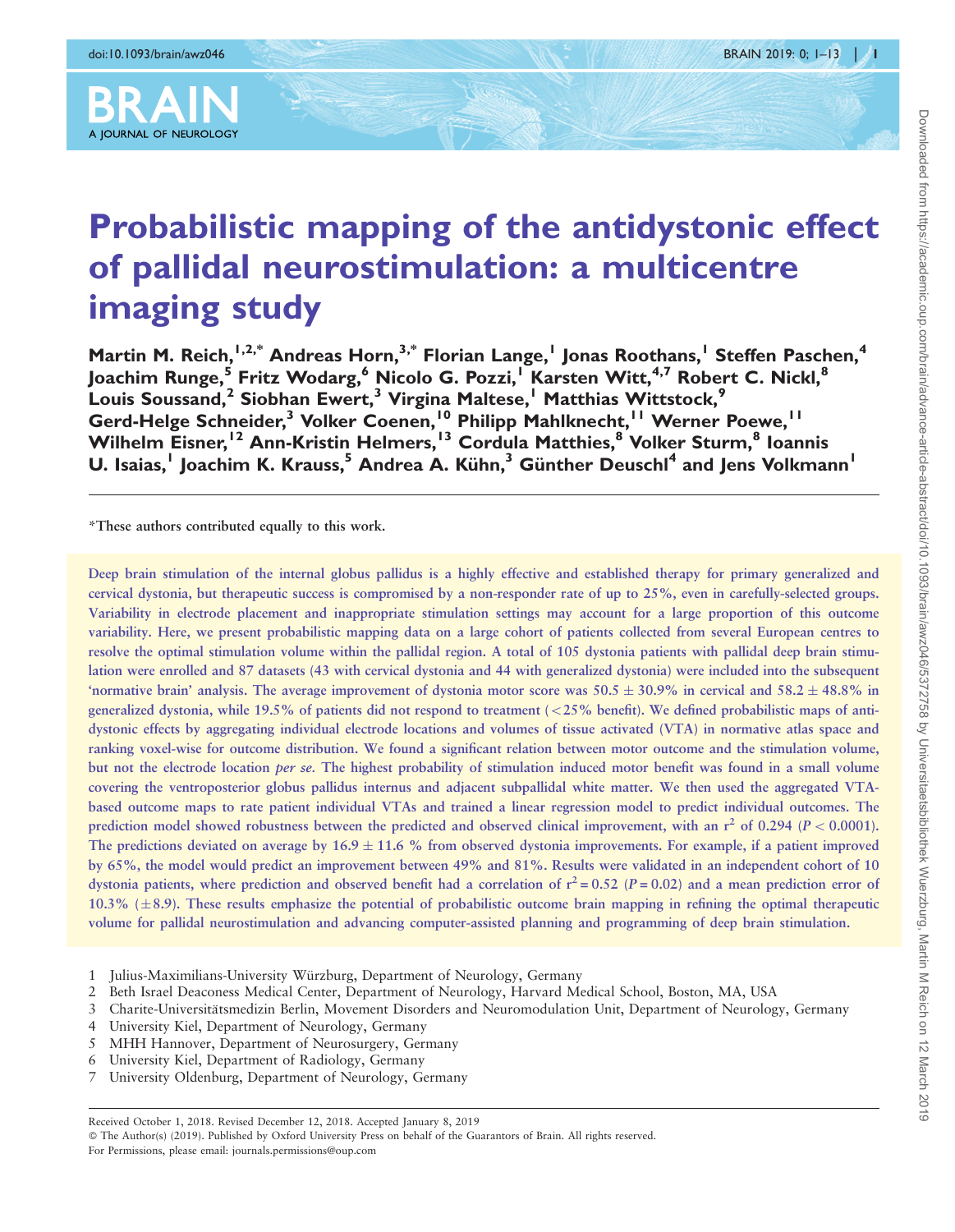- 8 Julius-Maximilians-University, Department of Neurosurgery, Germany
- 9 University Rostock, Department of Neurology, Germany
- 10 Freiburg University Medical Center, Department of Stereotactic and Functional Neurosurgery, Germany
- 11 Department of Neurology, Innsbruck Medical University, Austria
- 12 Department of Neurosurgery, Innsbruck Medical University, Austria
- 13 University Kiel, Department of Neurosurgery, Germany

Correspondence to: Prof. Dr. med. Jens Volkmann University Hospital Wuerzburg Department of Neurology Josef-Schneider-Str.11 D-97080 Wuerzburg Germany E-mail: Volkmann\_J@ukw.de

Keywords: dystonia; deep brain stimulation; sweet spot; pallidal neurostimulation

Abbreviations: BFMDRS = Burke-Fahn-Marsden Dystonia Rating Scale; DBS = deep brain stimulation; GPe/i = external/internal globus pallidus; MNI = Montreal Neurological Institute; TWSTRS = Toronto Western Spasmodic Torticollis Rating Scale; VTA = volume of tissue activated

# Introduction

Deep brain stimulation (DBS) of the internal globus pallidus (GPi) is an established therapy for primary generalized and cervical dystonia ([Vidailhet](#page-12-0) et al., 2005, [2007; Volkmann](#page-12-0) et al.[, 2012, 2014](#page-12-0)). The average improvement of dystonia severity in patients with primary dystonia amounts to 50– 60% in most clinical studies, depending on the timing of assessment, the type of dystonia, and the rating scale used (Isaias et al.[, 2008; Volkmann](#page-12-0) et al., 2012, [2014;](#page-12-0) [Bruggemann](#page-12-0) et al., 2015; [Contarino](#page-12-0) et al., 2016). However, outcomes are often variable and randomized controlled trials report up to 25% of non-responders (defined as  $<$  25% score improvement), even in carefully selected groups of primary dystonia patients [\(Volkmann](#page-12-0) et al., [2012\)](#page-12-0). Variability in electrode placement and inappropriate stimulation settings may account for a large proportion of outcome variability (Pauls et al.[, 2017](#page-12-0)), but patient selection criteria—including uncertainties in the clinical classification of the dystonia—must not be underestimated.

The variability of the globus pallidus position in the anterior–posterior commissure (AC-PC)-based coordinate space and low magnetic resonance contrast of the nucleus are challenges in reliably delineating the stereotactic target for pallidal DBS [\(Vasques](#page-12-0) et al., 2009). Moreover, the delayed improvement of dystonic symptoms following DBS initiation complicates the selection and titration of stimulation parameters based on clinical response testing [\(Kupsch](#page-12-0) et al., 2011). Both problems may result in inappropriate stimulation volumes and suboptimal therapy outcomes. Hence, there is a need for defining the 'optimal efficacy volume' within the pallidal area ([Contarino](#page-12-0) et al., [2016](#page-12-0)), which could then be used to guide electrode implantation and post-operative programming. Previous studies have focused on identifying active contact locations or mean electrical charge distributions of effective stimulation

in single-centre patient cohorts. Limitations of these studies include the small sample size and limited spatial coverage of the pallidal target region due to relatively invariant electrode placements of single neurosurgeons. Nevertheless, they have indicated good outcomes related to an electrode location within the ventral and posterior aspect of internal globus pallidus (Tisch et al.[, 2007; Hamani](#page-12-0) et al., 2008; [Cheung](#page-12-0) et al., 2014; Park et al.[, 2017](#page-12-0)). Here, we present probabilistic mapping data on a large cohort of patients collected from several European centres to resolve the optimal stimulation volume within the pallidal region.

# Materials and methods

#### Subjects

This study retrospectively enrolled datasets of 105 subjects with dystonia treated chronically with bilateral pallidal DBS and operated at seven different European DBS centres. Screening criteria were the diagnosis of isolated generalized and segmental dystonia or cervical dystonia according to the Consensus Statement of the Movement Disorder Society Group [\(Albanese](#page-11-0) et al., 2013) and chronic pallidal DBS therapy. Sixteen of 105 patients took part in a sham-controlled trial of DBS for cervical dystonia ([Volkmann](#page-12-0) et al., 2014) and 22 of 105 patients in the randomized trial of DBS for primary generalized and segmental dystonia ([Kupsch](#page-12-0) et al., 2006; [Volkmann](#page-12-0) et al., 2012). Individual datasets were included into this study if they contained: (i) a video recording depicting their motor state within 6 months before surgery and a second assessment at long-term follow-up (at least 12 months for cervical and 36 months for generalized or segmental dystonia); (ii) pre- and post-operative neuroimaging allowing reconstruction of lead location; and (iii) preoperative brain MRI without any signs of structural brain damage. Exclusion criteria were a diagnosis of combined (or complex) dystonia or prior ablative surgery. An additional group of 10 patients with isolated dystonia treated with bilateral pallidal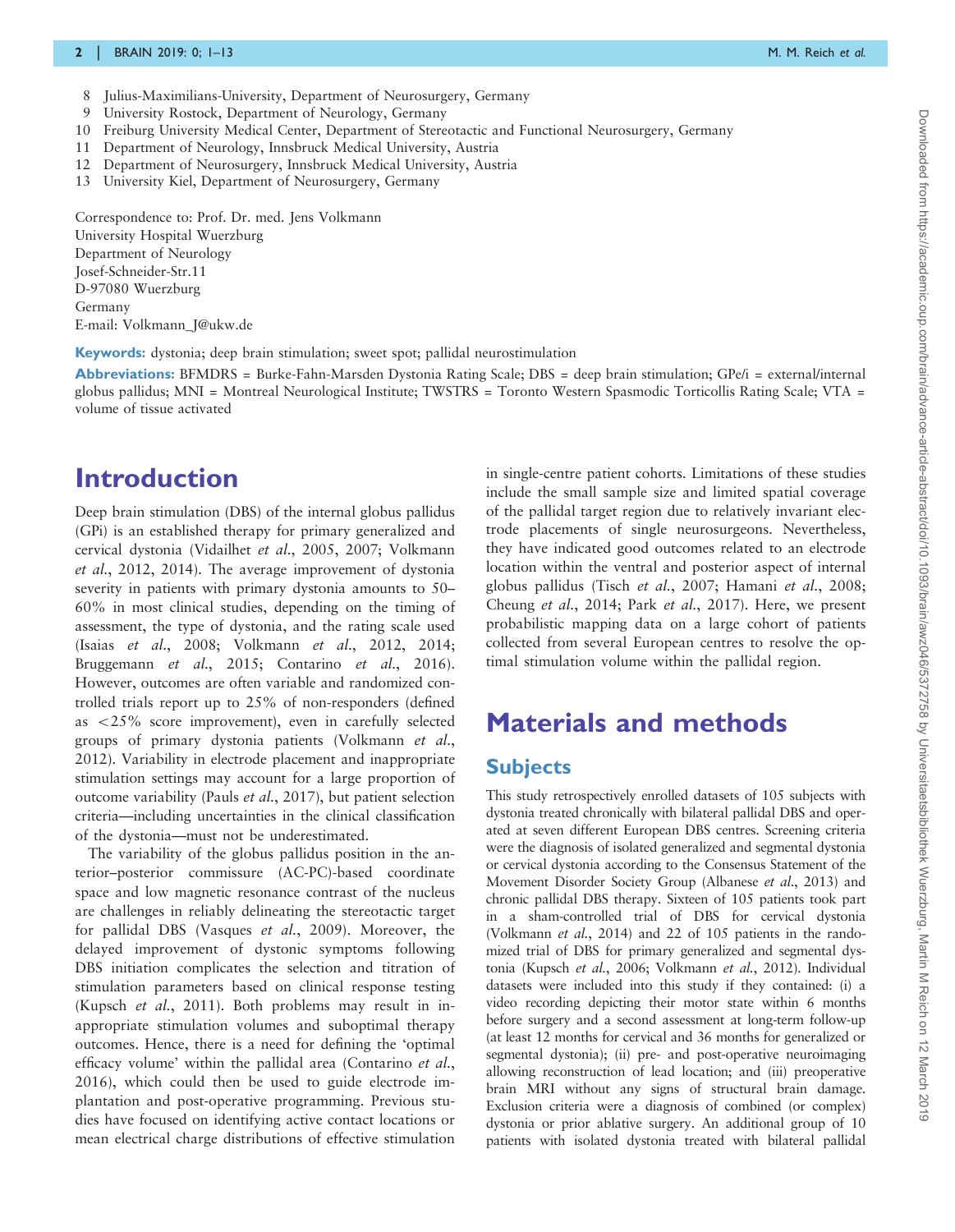neurostimulation at the University Hospital of Würzburg or Charite-Universitätsmedizin Berlin was recruited for validation purposes. This cohort had a slightly shorter follow-up (at least 9 months for cervical and 12 months for generalized or segmental dystonia) and was implanted with another neurostimulation system capable of constant current stimulation (Vercise RC, Boston Scientific Inc.). The study was carried out in accordance with the Declaration of Helsinki and approved by the institutional review board of the University Hospital of Würzburg (registration no. 150/15).

## Surgical procedure and clinical evaluation

The surgical procedure was similar in all centres, and has been described previously [\(Volkmann](#page-12-0) et al., 2014). All patients received quadripolar macroelectrodes (model 3389 or 3387, Medtronic Inc.) or an octopolar macroelectrode (model 2201-A, Boston Scientific Inc.) into the postero-ventral GPi. The neurostimulation parameters were programmed according to best clinical practice by the local DBS neurologist, based on clinical response testing [\(Kupsch](#page-12-0) et al., 2011). We collected pre- and post-operative video sequences of all patients. All video sequences were rated retrospectively by the same movement disorder neurologist (M.M.R.), using either the Toronto Western Spasmodic Torticollis Rating Scale (TWSTRS) in subjects with cervical dystonia or the Burke-Fahn-Marsden Dystonia Rating Scale (BFMDRS) in patients with generalized or segmental dystonia. Results were normalized by calculating the percentage change of the TWSTRS and the BFMDRS.

## Deep brain stimulation lead localization and volume of tissue activated modelling

Visualization of the electrode position was established using SureTuneTM software (Medtronic Eindhoven Design Center, MEDC) by fusing the individual preoperative MRI used for stereotactic planning with post-operative CT or MRI depicting the lead location. To visualize the electrode locations, the leads were identified by the CT or MRI artefact, as described previously (Pollo et al.[, 2004](#page-12-0); [Hemm](#page-12-0) et al., [2009](#page-12-0)) and represented in the Yelnik atlas ([Yelnik](#page-12-0) et al., [2007](#page-12-0)). The atlas was registered onto regions of interest on the GPi, external globus pallidus (GPe) and striatum using a rigid semi-automatic registration algorithm on  $T_2$ -weighted fast spin echo MRI and/or  $T_1$ -weighted inversion recovery pulse MRI sequences for each patient. This was done for the left and right hemisphere separately. The volume of tissue activated (VTA) was computed for each lead based on the applied stimulation parameters ([Table 1\)](#page-3-0) using an algorithm previously described by [Astrom](#page-11-0) et al. (2015). Images were then linearly normalized into Montreal Neurological Institute (MNI; ICBM 2009b NLIN asymmetric) space, based on the local atlas registrations using a self-programmed MATLAB tool, thereby projecting all data onto the left hemisphere. Of note, after registering the VTAs to the local pallidal atlas, the same transform was applied to each to register them into MNI space.

#### Anatomical-clinical correlations

All electrodes and related VTAs were associated with the corresponding motor improvement score (percentage change). In subjects with cervical dystonia, the TWSTRS motor score improvement without using the duration factor (item Ib) was assigned to both hemispheres equally; this modified motor score was chosen because the total TWSTRS motor score is too strongly weighted by the duration factor with respect to the improvement of dystonic postures ([Volkmann](#page-12-0) et al., 2014). In subjects with generalized or segmental dystonia, the global improvement in BFMDRS was associated with the stimulation of both hemispheres (see [Fig. 1](#page-3-0) for overview of the methods and [Fig. 2](#page-4-0) for variability in outcome).

#### Creation of electrode-outcome maps

The four contacts on each lead were categorized as active or inactive. For the active contacts, four groups based on the improvement of dystonia motor scores were possible: no response ( $\langle 25\%$ ), poor response (25–50%), good response (50– 80%), excellent response ( $>80\%$ ). After transferring the electrode locations to the common anatomical reference space, outcome maps were created by displaying all electrodes and colour-coding them based on the associated clinical benefit. If more than one cathode was active, the point directly between both contacts was taken. Additionally, the electrodes were classified based on their anatomical location in the Yelnik atlas: within the GPi, GPe, or white matter (see [Fig. 3](#page-4-0) for an overview). A Barnard's exact test ([Trujillo-Ortiz](#page-12-0) et al., 2004) was run in MATLAB to test for significant differences in contact selection and/or clinical response by anatomical location.

## Creation of volume of tissue activated-based outcome maps

After registering all VTAs into the common anatomical reference space (ICBM 2009b NLIN asymmetric), every voxel (0.25  $\times$  0.25  $\times$  0.25 mm) in that space was covered by either none, a single, or multiple VTAs. Consequently, a voxel could be associated with a multitude of dystonia score changes depending on the density of VTAs. To evaluate if the motor outcomes associated with a given voxel were significantly different from all other dystonia score changes not associated with stimulation of this particular voxel, a two-sample t-test was performed. This test returns t-statistic and P-values for every voxel that can be displayed as 3D statistical maps. After applying a cluster threshold of  $>500$  voxels, significant clusters (uncorrected  $P < 0.05$ ) were visualized as volumes of high or low likelihood of good outcome (sweet spots). 'Good' and 'poor' outcome clusters were distinguished based on the sign of the t-statistic. Results were reported for generalized (or segmental) and cervical dystonia patients separately. If both sweet spots shared the same location, the groups were combined to increase spatial resolution using an uncorrected P-value threshold of  $< 0.01$  (cluster threshold of  $>$  500 voxels).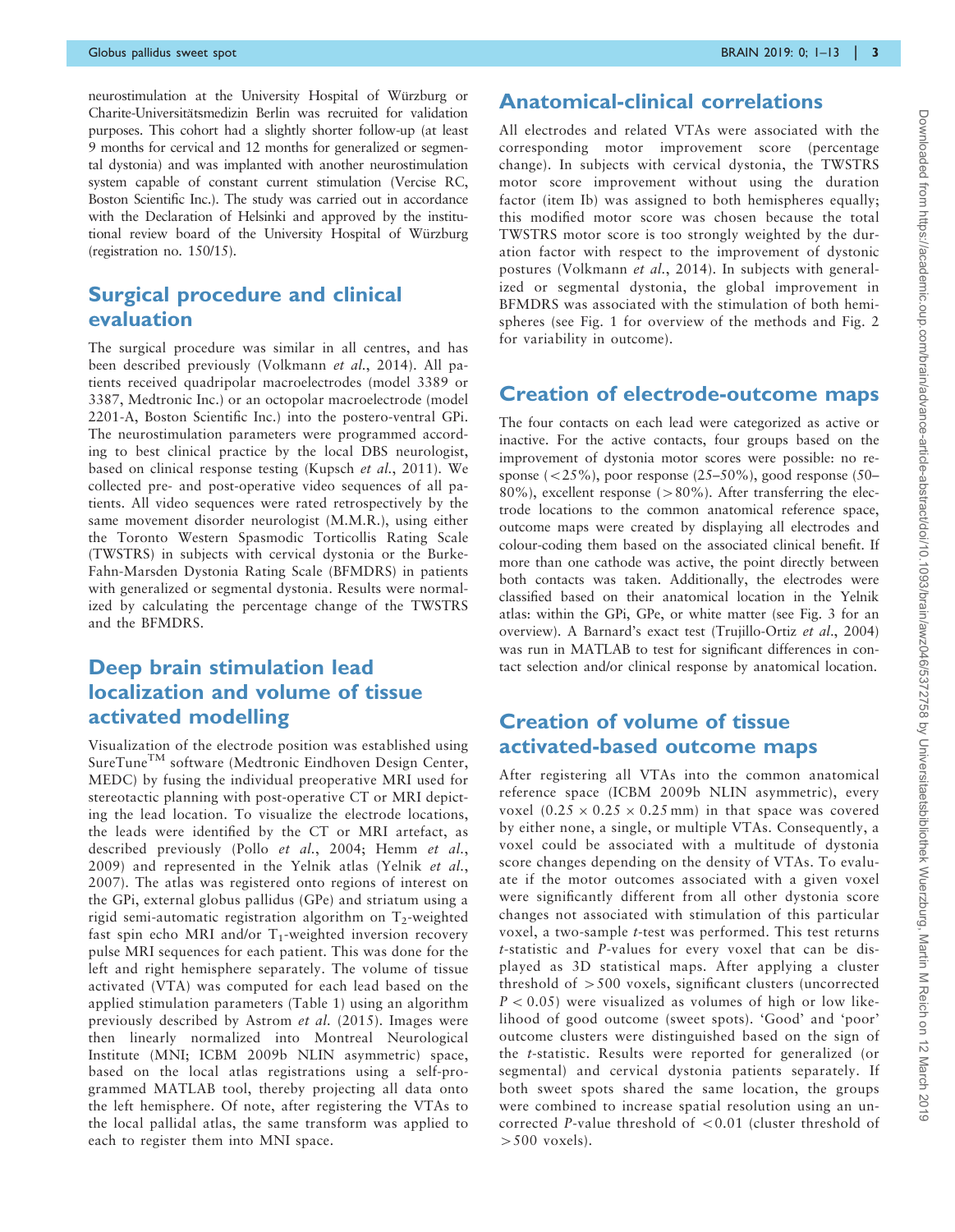#### <span id="page-3-0"></span>Table 1 Demographic and clinical patient characteristics

| <b>Characteristic</b>                                 | Cervical dystonia |                         |                          | <b>Generalized dystonia</b> |                         |                |
|-------------------------------------------------------|-------------------|-------------------------|--------------------------|-----------------------------|-------------------------|----------------|
|                                                       | <b>Total</b>      | Image analysis subset P |                          | <b>Total</b>                | Image analysis subset P |                |
| Number of patients                                    | 53                | 43                      |                          | 52                          | 44                      |                |
| Age at surgery, years                                 | 56.3(10.5)        | 57(16.3)                | 0.80                     | 39.8(16.7)                  | 47.8(16.3)              | 0.02           |
| Disease duration prior to surgery, years              | 10.6(7.4)         | 11.1(7.8)               | 0.75                     | 18.0(10.7)                  | 18.1(10.7)              | 0.96           |
| Age of disease onset                                  | $45.3$ (11.1)     | $45.9$ (11.4)           | 0.80                     | 21.4(18.6)                  | 22.9(19.0)              | 0.70           |
| DYT1 testing positive                                 |                   |                         | $\overline{\phantom{a}}$ | $12$ of $34$                | 8 of 29                 | $0.59*$        |
| Dystonia severity (TWSTRS/BFMDRS) at baseline         | 20.5(3.7)         | 20.5(3.6)               |                          | 45.0(25.3)                  | 45.2(26.1)              | 0.97           |
| Follow up time, months                                | 14.8(7.6)         | 15.0(7.6)               | 0.90                     | 44.1(15.3)                  | 43.6 (15.9)             | 0.88           |
| Dystonia severity (TWSTRS/BFMDRS) at follow-up        | 10.3(6.6)         | 10.1(6.5)               | 0.88                     | 16.7(17.9)                  | $16.3$ (17.1)           | 0.91           |
| Improvement in dystonia motor score, %                | 49.1 (32.6)       | 50.5 (30.9)             | 0.83                     | 59.5(46.3)                  | 58.2 (48.8)             | 0.89           |
| $n$ (%) of non-responders, $\langle 25\%$ improvement | 11(20.1)          | 9(20.9)                 | $\mathsf{I}^*$           | 9(17.3)                     | 8(18.2)                 | $\mathsf{I}^*$ |
| <b>Stimulation parameters</b>                         |                   |                         |                          |                             |                         |                |
| Amplitude, voltage/impedance, mA                      | 3.5(1.3)          | $3.5$ (1.4)             |                          | 3.6(1.6)                    | 3.5(1.2)                | 0.74           |
| Pulse width, us                                       | 115.5(51.0)       | 108.8(48.9)             | 0.52                     | 119.4(37.2)                 | 115.2(34.0)             | 0.57           |
| Frequency, Hz                                         | 149.9(29.8)       | 151.3(30.9)             | 0.82                     | 150.3(27.0)                 | 149.9(26.9)             | 0.94           |

Data are presented as mean (SD), unless otherwise stated. P-values follow from two sample student t-tests, \*except for binomial distributions where a Fisher test was performed.



Steps 1–3 are performed using SureTune software. Both the registration of the atlas and detection of lead were performed semi-automatically and were manually validated. Then the data was exported to MATLAB, where steps 4–6 were done with custom built scripts. The volumes of tissue activated (VTAs) were labelled with clinical scores (4) and brought together to a common space (ICBM 2009b NLIN) based on the registered atlases (5). Finally, a statistical analysis for each voxel resulted in a heat map, from which a sweet spot (green) could be distilled.

## Validation of image co-registration and normalization procedure

In a subset of 15 subjects operated at Charité, Berlin, we applied an alternative method of lead localization and normalization as described by Horn and Kühn (2015). Briefly, post-operative MRI were linearly co-registered to preoperative MRI using SPM12 [\(http://www.fil.ion.ucl.ac.uk/spm/soft](http://www.fil.ion.ucl.ac.uk/spm/software/spm12/)[ware/spm12/\)](http://www.fil.ion.ucl.ac.uk/spm/software/spm12/). Images were then normalized into the ICBM 2009b NLIN asymmetric space using the SyN approach

implemented in advanced normalization tools ([http://stnava.](http://stnava.github.io/ANTs/) [github.io/ANTs/](http://stnava.github.io/ANTs/)), based on the preoperative MRI. DBS electrode contacts were localized within the MNI space and VTAs were simulated using Lead-DBS software ([Horn](#page-12-0) et al.[, 2017\)](#page-12-0). The subsequent reconstruction of VTA-based outcome maps followed the same method as described above. To test the similarity of the heat maps (t-maps) obtained by either the SureTune or Lead-DBS, we performed a spatial correlation analysis calculating Spearman and Pearson's linear correlation coefficient.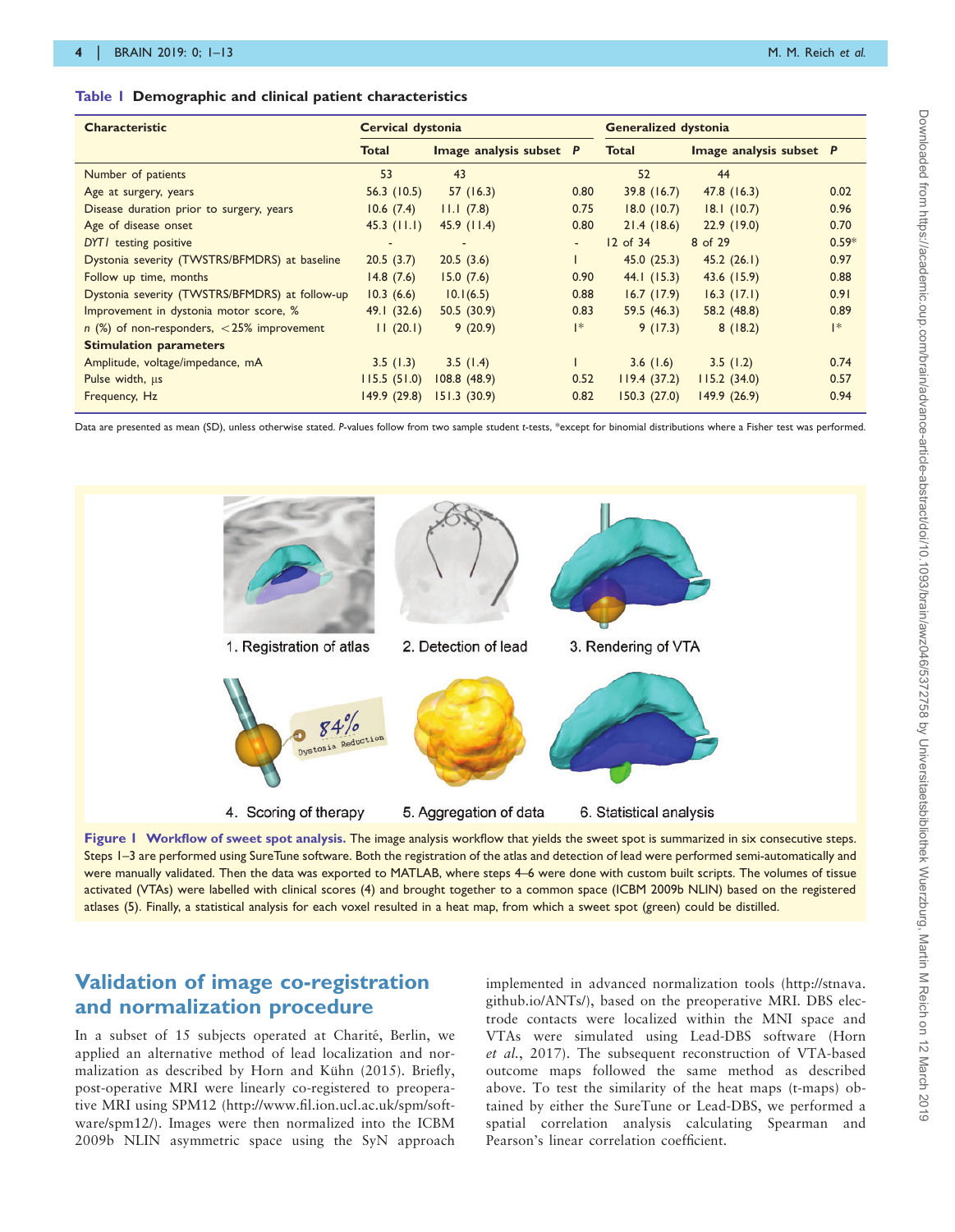## <span id="page-4-0"></span>Statistical analysis and outcome prediction models

Multivariate regression analysis was used to analyse the effect of demographic (age at onset, age at surgery and disease duration) and clinical quantitative variables (total scores for the movement and disability scales) on the therapeutic outcome (percentage change of the TWSTRS and the BFMDRS). The same analysis was performed for electrical stimulation settings



Figure 2 Variability in response of dystonic symptoms to pallidal deep brain stimulation. Improvement indicated on the TWSTRS for cervical or BFMDRS for generalized dystonia compared to baseline. Each patient was grouped into one of the four response categories: non-responder (525%; purple), average responder (25–50%; pink), good responder (50–80%; light green) and super-responder ( $>80\%$ ; dark green).

(current and charge delivery). We used a Wilcoxon test for categorical variables [gender and TOR1A (DYT1) status]. Statistical tests were two-tailed and  $P < 0.05$  was considered statistically significant.

Two methods were examined to predict therapeutic outcome based solely on active contact locations. A relatively simple method was used to predict the improvement of each lead, based on a weighted average of improvement scores for its surrounding active contacts. The weights were inversely proportional to the distance to make nearby electrodes weigh stronger than electrodes far away. A more elaborate method was used to explore the space on a 0.1 mm grid, to find the optimal location that predicted the outcome. The location to which the distances showed the highest positive and highest negative correlations with respect to the improvement were used as a covariate. For both active-contact location-based methods, a linear regression was performed.

Subsequently, we analysed the correlation between the VTA and the individual improvement. VTAs model the hypothetical volume of action potential initiation by DBS and depend on both, the electrode location and stimulation settings. Left and right VTAs were combined, reflecting the bilateral treatment of patients. We created a prediction model for scores of individual VTAs based on their placement within the VTA atlas. In detail, the voxel wise analysis compares the distribution of improvement scores of the entire population assigned to a single voxel in atlas space to all improvement scores not included in that voxel. The two resulting outcome distributions are then compared by means of a Student's t-test with the null hypothesis of equality. The sign of the t-statistic (T-map) indicates if the tested voxel has higher or lower improvement scores than the mean. The P-value or corresponding P-statistic (P-map) provides a measure how strongly the outcome distribution of a voxel deviates from the average but it does not



Figure 3 Anatomical distribution of all implanted electrodes. The anatomical location of all electrodes of 174 leads is depicted on the Yelnik Atlas (Yelnik et al.[, 2007\)](#page-12-0). Inactive contacts are in grey, active contacts are colour-coded, based on stimulation-induced motor score improvement. In horizontal (A) and frontal (B) view contact size is scaled down by 75% with respect to the pallidum for a better overview. The total of 696 electrodes of 174 leads in 87 subjects were classified according to their atlas-based location inside the GPi, GPe or subpallidal white matter (C). A grey colour denotes inactive electrodes. The percentage of motor score improvement associated with an electrode is colour-coded purple (<25%), pink (25–50%), light green (50–80%) and dark green (>80%). Most electrodes were located inside the GPi and subpallidal white matter. Among all available electrode contacts, a significantly larger proportion of activated contacts were located in subpallidal white matter compared to those located inside the GPi  $(P < 0.001)$ .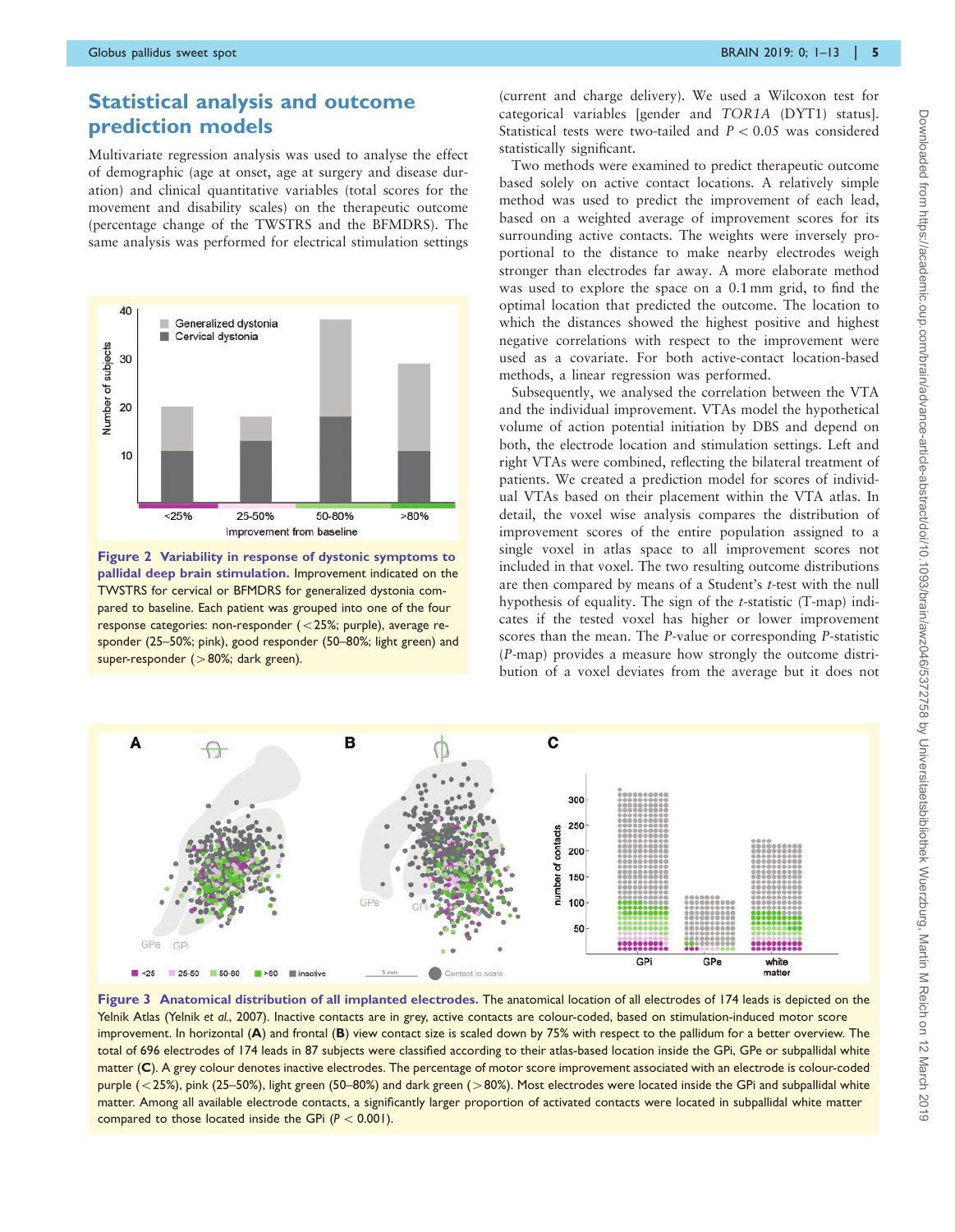contain information about the side of the distribution (above or below average). Therefore, the T-map and the P-map are combined into a so called heat map (or signed-P map). The population heat map is used to evaluate and rate patient specific VTAs. We calculate the spatial overlap between the patient-specific VTA and the heat map, which results in a distribution of heat map values for included voxels. This distribution is fed into a linear model and used for training. The trained parameters can then be applied to any new distribution and an individual improvement score will be calculated. This analysis was run on data from both datasets (cervical and generalized or segmental dystonia) combined, and results were correlated with measured clinical outcome. All analyses were performed in a leave-one-out fashion (see below). Additionally, we validated our model by training only on cervical dystonia patients and showing their association with motor improvement in patients with generalized dystonia. This analysis was also done using the generalized dystonia data to train and forecast the outcome in cervical dystonia patients.

Finally, we validated the predictive value of these VTAatlas model estimations. A statistic and rigorous method to do so is a leave-one-out cross-validation ([Arlot and Celisse,](#page-11-0) [2010](#page-11-0)). Here, the model is trained using  $n - 1$  subjects and validated on the left out subject, iterating  $n$  times to complete the full cohort. In other words, for each subject as described an outcome distribution was computed, and a novel VTAatlas model was computed based on the remaining subjects. Of relevance, this time the multivariate linear regression models were also conducted in a leave-one-out-manner, thus creating an independent prediction model for each subject. Based on these model predictions, the mean prediction error was calculated by plotting against the measured clinical outcome and three patients were selected as representative examples. Furthermore, we validated the predictive value of these VTA-atlas model estimations also in an independent cohort of dystonia subjects implanted with a multipleindependent current source neurostimulator. Here, the model trained by the combined dataset (cervical and generalized or segmental dystonia) and outcome of the independent cohort were predicted by applying both VTAs of a subject. Prediction values of the VTA-atlas model of all subjects were then associated with the clinically observed outcome in a linear regression model. Additionally, mean prediction error was calculated.

Ultimately, to illustrate the potential of this method for computer-assisted programming of DBS we exhaustively evaluated a predefined VTA (3.0 mA; 90 µs) in all possible contact positions of each patient. All 16 monopolar electrode combinations of each patient were tested in the VTA-atlas model and the best in silico setting (i.e. highest degree on dystonia improvement) was determined for comparison with the clinically derived programming choices. For all patients included in the imaging analysis, we then calculated and compared the predicted outcome of the best in silico programming choice and the clinically defined program setting.

Statistical analyses were performed with the JMP statistical package, version 13 (SAS Institute, Inc., Cary, NC, USA) or with MATLAB Statistics and Machine Learning Toolbox (version 2017a, Mathworks). Results are presented as mean  $\pm$  standard deviation (SD).

#### Data availability

The data that support the findings of this study are available on request from the corresponding author. The data are not publicly available due to their containing information that could compromise the privacy of research participants.

# **Results**

#### Clinical characteristics

A total of 105 dystonia patients with pallidal DBS were enrolled. Fifty-three subjects with cervical dystonia had a mean TWSTRS score reduction of  $49.1 \pm 32.6\%$  at  $14.8 \pm 7.6$  months after surgery. Fifty-two subjects with generalized or segmental dystonia improved by  $59.5 \pm 46.3\%$  at  $44.1 \pm 15.3$  months after surgery on the BFMDRS motor score [\(Table 1\)](#page-3-0). The proportion of nonresponders  $\left($  < 25% improvement) was 20.1% for the cervical dystonia group and 17.3% for the generalized and segmental dystonia group. An 'excellent' clinical response (motor score improvement  $>80\%$ ) was observed in 20.1% and 34.6% of patients, respectively [\(Fig. 2](#page-4-0)). No significant differences in relative improvement were noted between the dystonia groups  $(P = 0.21)$ . The independent test cohort had a mean dystonia improvement of  $63.1 \pm 20.0\%$  at  $12.0 \pm 2.4$  months after surgery (details in [Supplementary](https://academic.oup.com/brainj/article-lookup/doi/10.1093/brainj/awz46#supplementary-data) [Table 1\)](https://academic.oup.com/brainj/article-lookup/doi/10.1093/brainj/awz46#supplementary-data).

Among demographic and clinical variables, only disease duration significantly correlated with clinical outcome in this cohort of patients ( $\rho = -0.39$ ,  $P < 0.05$ ). A positive DYT1 status (13 patients) was not associated with better motor improvement ( $P > 0.84$ ). The two dystonia groups did not differ in stimulation parameters: the amplitude was  $3.5 \pm 1.3$  mA in cervical dystonia and  $3.6 \pm 1.6$  mA in generalized dystonia (P = 0.44), the frequency was  $149.9 \pm 29.8$  Hz and  $150.3 \pm 27.0$  Hz, respectively  $(P = 0.33)$ , while the pulse width was  $115.5 \pm 51.0 \,\mu s$  and  $119.4 \pm 37.2 \,\mu s$  (P = 0.93). We did not find an association between charge injection (amplitude  $\times$  pulse width)—i.e. a larger VTA—and clinical improvement.

## Aggregated analysis of electrode locations and volumes of tissue activated

First we localized electrodes in standard stereotactic reference space: individual AC-PC-based coordinates of the active electrodes in all 105 patients were:  $19.8 \pm 1.8$  mm lateral,  $3.9 \pm 1.5$  mm anterior and  $1.2 \pm 2.3$  mm inferior to the midcommissural point in cervical dystonia, and  $19.8 \pm 1.7$  mm lateral,  $3.6 \pm 1.6$  mm anterior and  $1.2 \pm 2.4$  mm inferior in generalized or segmental dystonia. These coordinates did not differ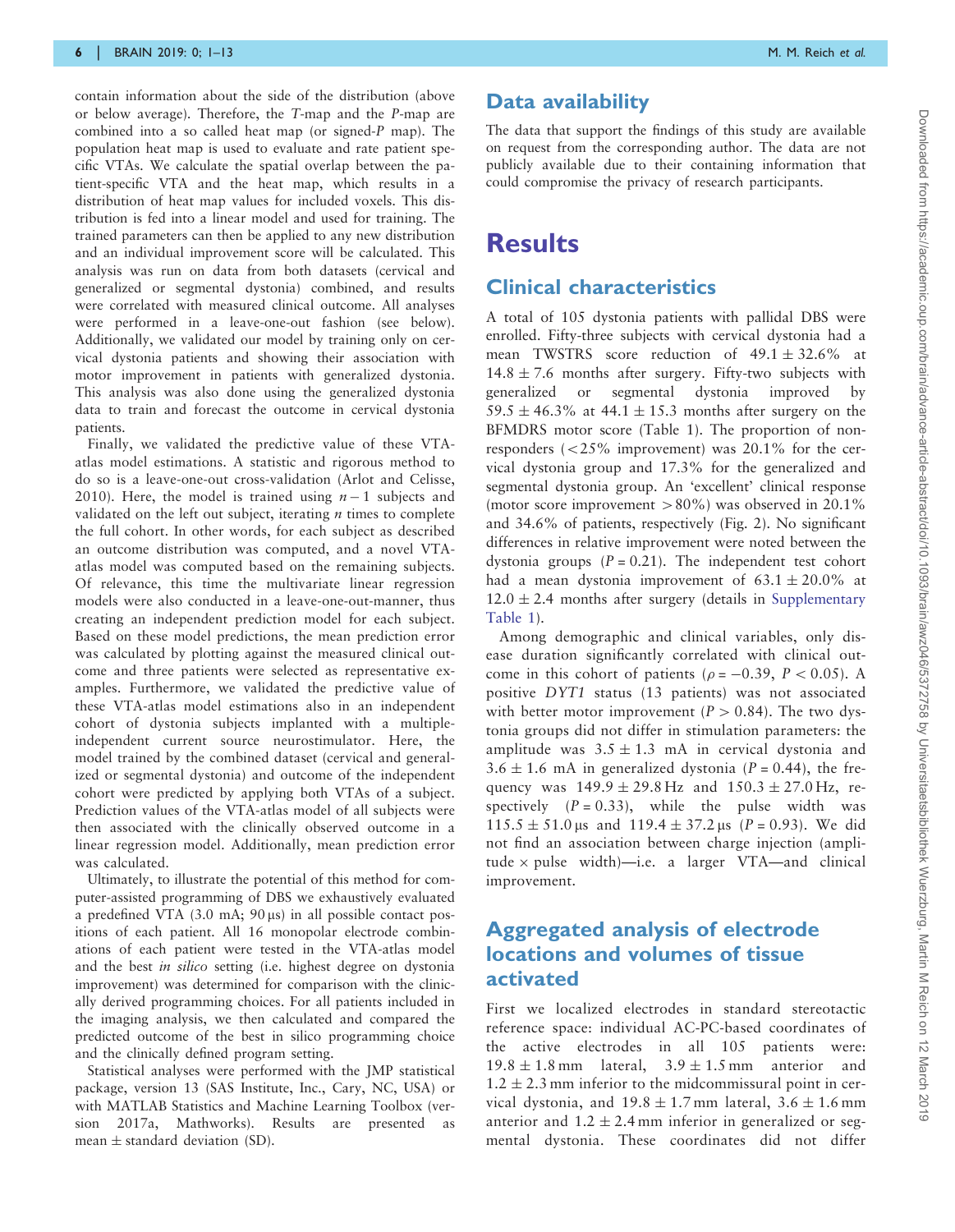between the two dystonia groups ( $P_x = 0.98$ ,  $P_y = 0.18$ ,  $P_z = 0.61$ .

A total of 87 of 105 datasets (i.e. a total of 174 leads or 696 contacts) were included into the subsequent, 'normative brain' analysis. Reasons for excluding datasets were: missing preoperative  $T_1$  image with slice thickness  $\leq 2$  mm (12 subjects), low quality post-operative CT or MRI scan without slice thickness  $\leq 2$  mm (five subjects), and missing stimulation settings (one subject). For clinical characteristics of the entire patient cohort and the final image analysis subset, see [Table 1.](#page-3-0)

After normalizing images into the MNI space [ICBM 2009b NLIN (Fonov et al.[, 2009](#page-12-0))], a wide variety of lead locations was observed in the pallidal region [\(Fig.](#page-4-0) [3\)](#page-4-0). In the horizontal plane, the most active electrodes clustered within the posterior and lateral segment of the GPi. Less consistency was observed in the frontal plane, with electrodes spanning a distance of 13.2 mm along the z-axis. After classifying electrodes based on their atlas location, we found that among all available electrode contacts, mostly those selected for chronic stimulation were located inside GPi and white matter; a significantly larger proportion of activated contacts were located in subpallidal white matter compared to inside the GPi  $(P < 0.001)$  ([Fig. 3\)](#page-4-0). We also found a trend of active contacts in subpallidal white matter being associated with a larger proportion of good or excellent outcome (improvement  $> 50\%$ ) compared to those inside the GPi  $(P = 0.071)$ . However, the observed associations between electrode location and outcome were small, and the reconstructed electrode-outcome map ([Fig. 3](#page-4-0)) did not reveal any clear topographical clusters of electrodes with 'favourable' or 'poor' therapeutic response. In fact, electrodes mediating excellent responses  $(580\%$  improvement) or therapeutic failures ( $525\%$  improvements) were tightly intermingled in normative atlas space.

A final analysis considered the stimulation parameters associated with each electrode by calculating the individual VTAs and transforming them into normative atlas space. The aggregated volume of all individual VTAs amounted to 2.3144 mm<sup>3</sup> and covered almost the entire pallidal complex. The model-based analysis of 174 outcome-classified VTAs returned a 3D heat map depicting the anatomical distribution of the probability value of stimulation-induced outcome within this patient cohort (VTA-based probabilistic outcome map). Thresholding for the upper 95% or 99% confidence limit of the outcome distribution resulted in small contiguous clusters of voxels associated with significantly above average motor outcome, which we termed the antidystonic sweet spots. They were located within the ventroposterior GPi and adjacent subpallidal white matter, and showed complete overlap when reconstructed for the two dystonia groups separately or combined ([Fig. 4](#page-7-0)). The centre of gravity of the sweet spot volume for the entire cohort was 19.4 mm lateral, 3.2 mm anterior and 1.9 mm inferior to the midcommissural point in AC-PC-based stereotactic reference space (MNI coordinates:  $x = -19.4$  mm;  $y = -10.1$  mm;  $z = -5.9$  mm). The validation analysis, using an observer-independent method of image co-registration and normalization (Lead-DBS), demonstrated a high spatial agreement of the reconstructed heat maps as reflected by a Spearman and Pearson correlation coefficients of  $\rho = 0.63$   $(P < 0.001)$  and  $\rho$  $(P < 0.001)$ , respectively.

#### Outcome prediction models

Active contact location was not significantly correlated with clinical improvement provided by pallidal DBS, based on the weighted average of improvement scores of its surrounding active contacts  $(r^2 = 0.01; P = 0.17)$ . Using the more elaborate method of distance to the computed optimal location of contacts, the association with clinical improvement fell just short of our statistical threshold for correlations  $(r^2 = 0.11; P = 0.06)$ . In contrast, we found strong correlations between clinical outcome and the individual stimulation volume within the probabilistic outcome atlas (VTA atlas): the outcome distributions produced from this VTA atlas were highly associated with observed clinical outcome  $(r^2 = 0.534; P < 0.0001)$ . In other words, the VTA-atlas model estimations explained 53% of the variance of motor score improvement ([Fig. 5](#page-8-0)). By adding clinical and demographic variables to the multivariate regression model (disease duration before surgery, age at surgery, age at onset and dystonia severity at baseline), we were able to explain 59.7% of the observed variance in DBS response. Likewise, the VTA-atlas model trained only on patients with cervical dystonia was predictive in the generalized cohort  $(r^2 = 0.23; P < 0.0001)$  and vice versa  $(r^2 = 0.33; P < 0.0001)$  ([Supplementary Fig. 1](https://academic.oup.com/brainj/article-lookup/doi/10.1093/brainj/awz46#supplementary-data)).

Motivated by these findings, we analysed the predictive value of our VTA-atlas estimations for each individual outcome using the leave-one-out cross-validation. The underlying prediction model showed robustness between the predicted and observed clinical improvement, with an  $r^2$  of 0.294 ( $P < 0.0001$ ). The predictions deviated on average by  $16.9 \pm 11.6\%$  from observed dystonia improvements. For example, if a patient improved by 65%, the model might have predicted an improvement between 49% and 81%. Including additional clinical variables (disease duration before surgery, age at surgery, age at onset and dystonia severity at baseline) only slightly increased the predictive value (mean error  $15.3 \pm 10.9$ ). The VTA atlas-based predictions of three illustrative patients are shown in [Fig. 6](#page-9-0). Furthermore, we tested the VTA-atlas estimation on an independent cohort of 10 dystonia patients implanted in Berlin and Würzburg with another neurostimulation system (Vercise RC, Boston Scientific Inc.). Despite technical differences in delivering the neurostimulation (single source constant voltage versus multiple independent current source pulse generator), the VTA-atlas based model predicted the observed clinical improvements in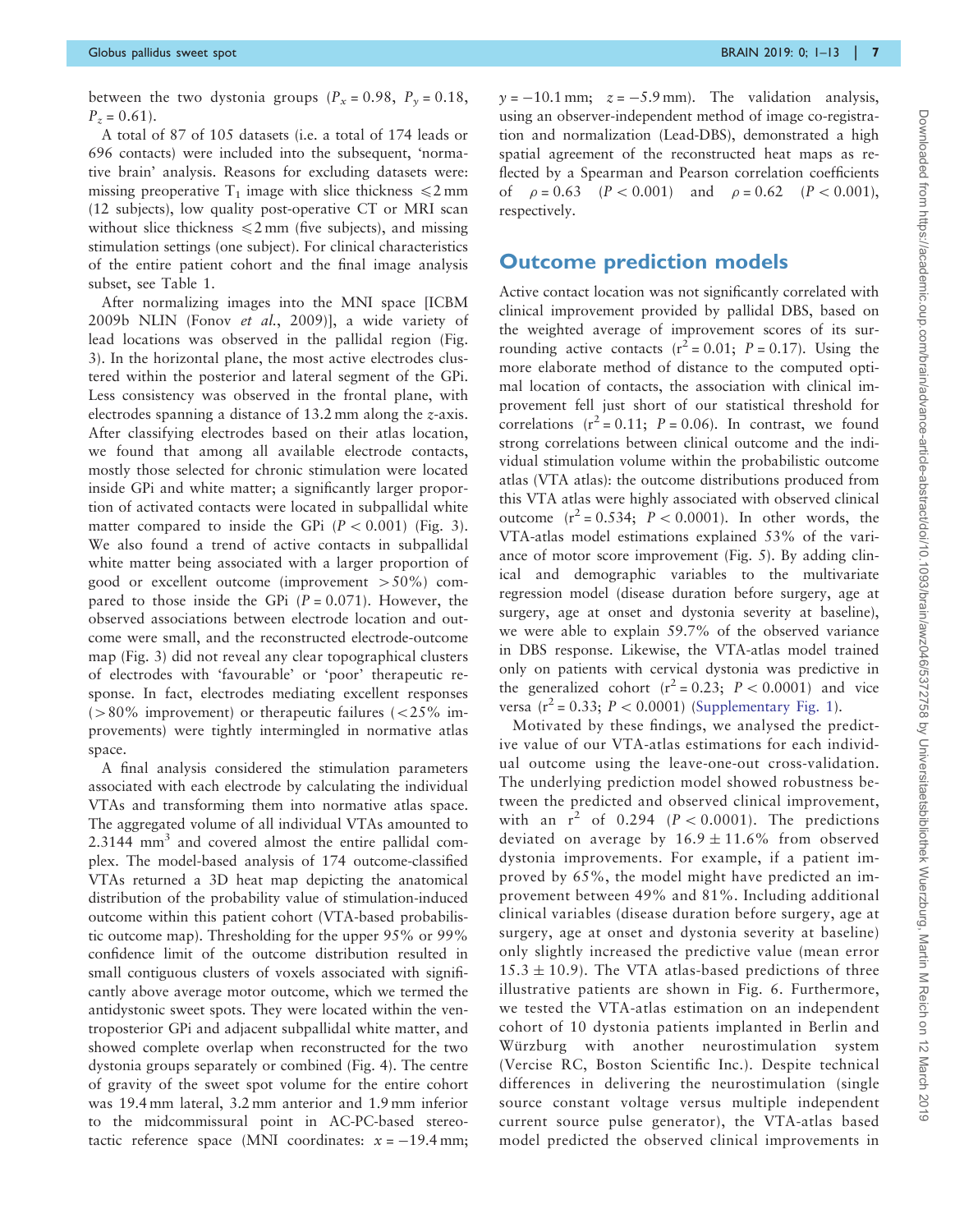<span id="page-7-0"></span>

analysis of 87 dystonia subjects with respect to the dystonia motor score reduction. (A) Heatmap of all dystonia subjects based on signed P-values (a combined t-statistic and P-value; see 'Materials and methods' section for details). (B) There was a similar anatomical position of voxels with highest probability of good outcome, with  $P < 0.05$  in cervical (yellow) and generalized (red) and  $P < 0.01$  in all subjects (green). The position of the 'anti-dystonic sweet spot' arrogated from 174 different VTAs with different clinical responses ( $P < 0.01$ ; cluster size threshold  $> 500$  voxels) is shown in the axial (C) and sagittal (D) view.

the validation cohort with a mean error of 10.3%  $(\pm 8.9)$   $(r^2 = 0.52; P = 0.02)$  ([Fig. 6D](#page-9-0)).

To illustrate the potential value of our model for computer-assisted programming of DBS, we simulated an exhaustive evaluation of a predefined VTA  $(3.0 \text{ mA}; 90 \mu s)$  in all possible monopolar electrode choices of each patient. This VTA-atlas based simulation predicted a mean improvement of  $76.8 \pm 15.3$  % ( $P < 0.03$ ) for the model based, 'optimal' programming settings in 87 dystonia patients as compared to the  $60.5 \pm 21.9$  % observed with clinical programming choices ([Fig. 7\)](#page-10-0). More importantly, 54 leads in this group had a clinically observed improvement of  $<$  50%, but *in silico* testing of all possible electrode choices predicted only seven leads with an expected improvement  $<$  50%.

# **Discussion**

Our study provides evidence that variable clinical outcomes of pallidal DBS for dystonia may to a relevant degree be explained by the exact location and extent of the stimulation volume within the pallidal region and adjacent white matter. Different electrode positions may create VTAs, which overlap in the most sensitive regions of GPi and adjacent white matter. This may explain the observed stronger association between stimulation volume and outcome, explaining 53% of the variance in our cohort, as compared to the electrode position alone. Our method of calculating a probabilistic outcome map from a large group of patients with known stimulation volumes and DBS outcomes, which is then used to estimate the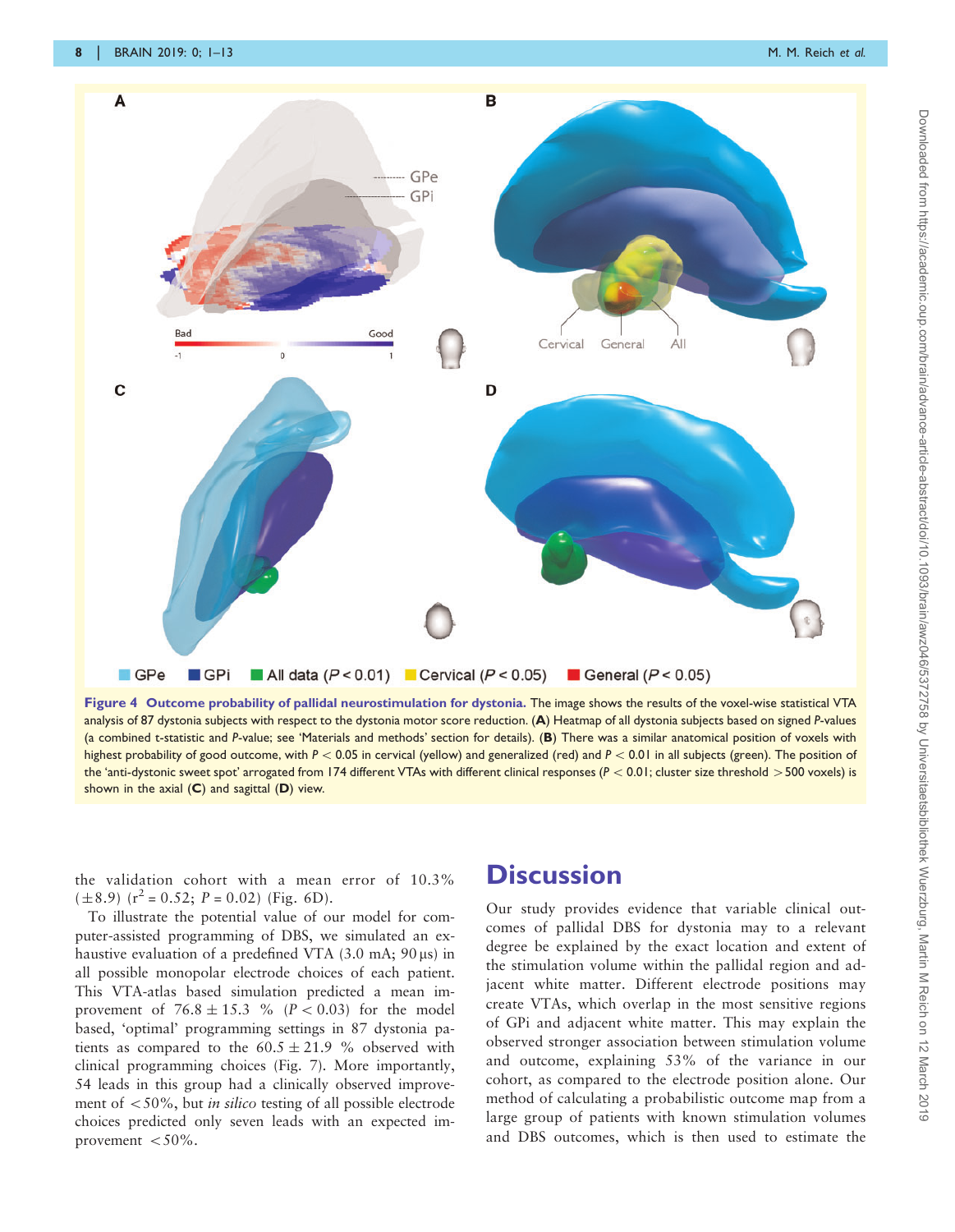<span id="page-8-0"></span>

Figure 5 Correlation of observed clinical improvement with active contact location and VTA-atlas model estimation. The active contact location was not significantly correlated with clinical improvement provided by pallidal deep brain stimulation (A and B). In contrast, patients with higher scores in the VTA atlas estimation improved significantly more than patients with a low score (C). The atlas estimation used the spatial overlap between the patient specific VTA and the heat map, which results in a distribution of heat-map values for included voxels. This distribution is fed into a linear model and used for training. The trained parameters can then be applied to any new distribution and an individual improvement score will be calculated, which is done here for all patients in a leave-one-out fashion. (D) VTA-atlasbased prediction in an independent dataset of 10 patients with dystonia, forecasting the measured clinical improvement within a mean error of  $10.3\%$  ( $\pm 8.9$ ).

expected benefit based on electrode positions and stimulation settings, could be an important advance towards computer-assisted planning and programming of DBS in dystonia.

## Efficacy of pallidal deep brain stimulation

Deep brain stimulation of the GPi is among the most effective treatments for severe, isolated dystonias. However, most neurologists and patients still see DBS as a last-line therapy, and for the large group of adult-onset focal dystonias it is not an established alternative to botulinum toxin treatment. This is surprising, because DBS is relatively safe and targets the pathophysiology of dystonia, which is a classical basal ganglia circuit disorder. The main reason for some reluctance towards DBS may be the inconsistency of outcomes even in experienced centres. Clinical trials have reported a non-responder rate of up to 25% (Kupsch et al.[, 2006](#page-12-0); [Volkmann](#page-12-0) et al., 2012; [Walsh](#page-12-0) et al.[, 2013](#page-12-0)). More alarmingly, it has not been possible to identify clear causes for these treatment failures, which might be modified by better guidelines for patient selection, surgical performance or post-operative management. Some patient-related factors have been identified as weak modifiers of outcome, such as short(er) disease duration and genetic status (Isaias et al.[, 2008;](#page-12-0) [Andrews](#page-11-0) et al., 2010; Jinnah et al.[, 2017\)](#page-12-0). Hence, uncertainty is associated with every DBS procedure in dystonia and contrasts unfavourably with the high expectations of each surgical candidate.

Our cohort of 105 dystonia patients operated at seven European academic centres is representative for the current clinical standard of pallidal DBS in isolated dystonia in terms of patient characteristics and outcomes. Group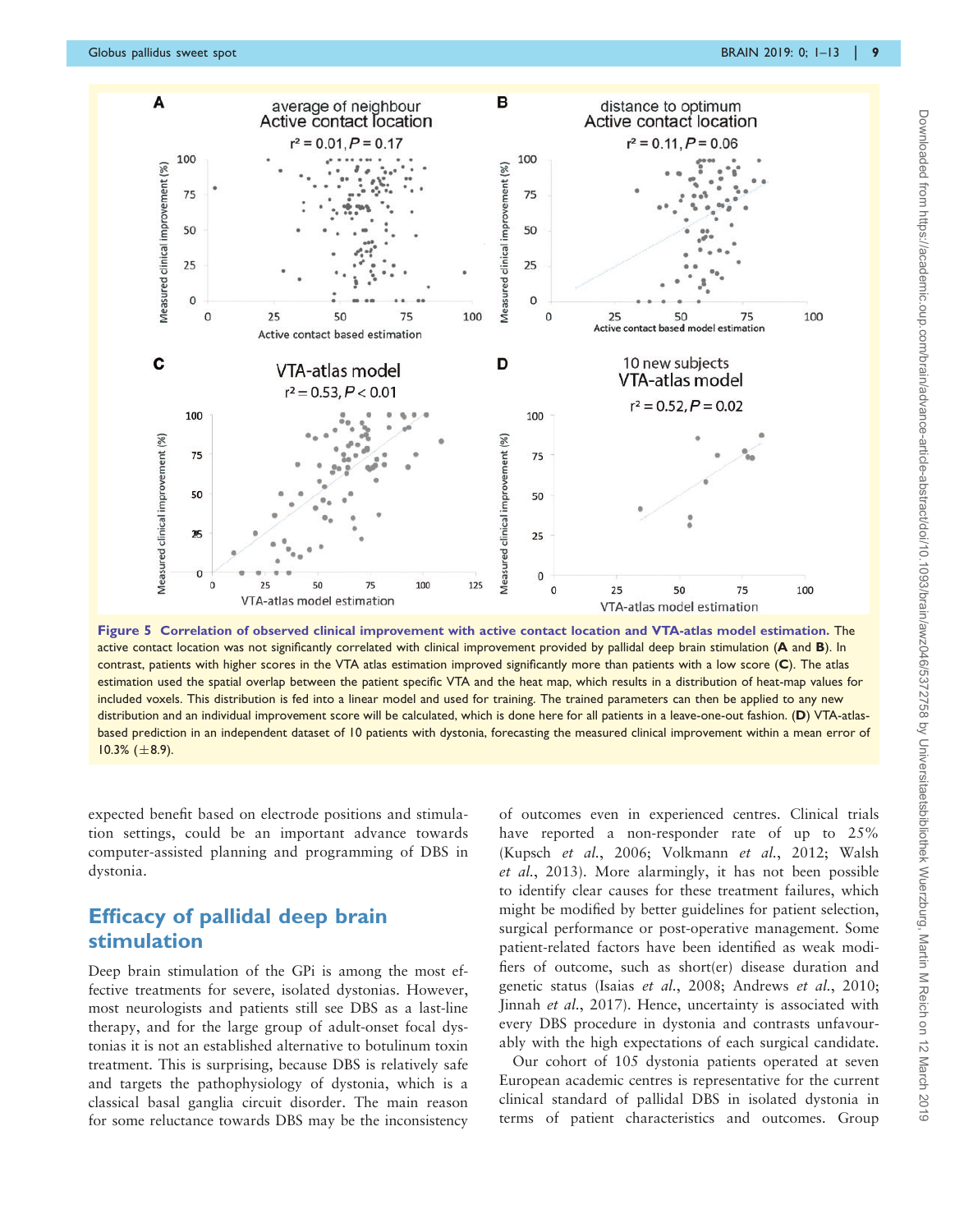<span id="page-9-0"></span>

Figure 6 VTA-atlas prediction modelling in three dystonia patients with pallidal DBS. The image shows the clinical outcome prediction in individual patients based on the VTA atlas of their stimulation. The current algorithm uses the prediction model, spatial overlap between the patient specific VTA and the heat map, which results in a distribution of heat map- values for included voxels. Clinical response was predicted based on this distribution within a mean error of 15.6  $\pm$  12.5%. Selected examples include a non- and a super-responder with accurate prediction (top and middle), and a good responder (bottom). Interestingly, none of the individual VTAs covered the spot of highest outcome probability (green area, with a  $P < 0.05$ ), but the prediction model on the whole VTA-atlas map was able to provide an accurate prediction. This illustrates the limitation of a statistical group finding (e.g. the sweet spot) on an individual level. In other words, a stimulation of the sweet spot is not necessary for an individual good motor outcome, but the statistical likelihood is higher. Green dots in the middle column indicate the position of the spot of highest outcome probability in the individual anatomical space of these subjects.

mean motor score improvements and their distribution were consistent with the literature ([Holloway](#page-12-0) et al., [2006](#page-12-0)). In fact, large variance in the clinical outcome data as well as in lead positions was essential for our probabilistic analysis approach.

## Antidystonic sweet spot location and pathophysiological implications

Pallidal DBS is a complex, multidisciplinary surgical therapy, with various sources of variability along the treatment pathway from target selection, intraoperative clinical patient testing, selection of electrode trajectory and site and surgical device placement to post-operative programming. A recent study reported that an inappropriate lead location was the most common cause for observed therapeutic failures (Pauls et al.[, 2017\)](#page-12-0). Indeed, more than half of motor outcome variability could be explained in our cohort by the anatomical distribution of stimulation, which is a combined effect of electrode location and stimulation parameters, particularly polarity settings, pulse duration and current amplitude.

Several previous studies have tried to identify the most effective site of electrode implantation or stimulation within the pallidal region. Tisch et al. [\(2007\)](#page-12-0) found a more posterior electrode placement along the AC-PC axis, predictive

of better dystonia reduction in patients with generalized dystonia. [Cheung](#page-12-0) et al. (2014) analysed a cohort of 21 dystonia patients carrying the TOR1A (DYT1) gene mutation, with excellent motor improvement using a more advanced approach, including VTA modelling; they also found the highest probability of benefit centred at the border between the middle and posterior third of the internal pallidum. An acute stimulation challenge in 20 cervical dystonia patients with stable, good motor response to DBS found the best acute response when stimulating near the lamina medullaris between the external and internal pallidum in the posterior and ventral segment of the two nuclei [\(Schonecker](#page-12-0) et al., 2015). This region is also the source of theta oscillations, a potential biomarker of dystonia-associated network dysfunction [\(Neumann](#page-12-0) et al., [2017\)](#page-12-0), and maintains dense interconnections with premotor and primary cortical motor areas. Still, our heat map suggests that good outcomes can be achieved at different positions within the pallidal region. The 'sweet spot' volume is a result of statistical thresholding, which means it is the volume with highest probability of good outcome. Our prediction model, however, correctly identified patients with a predicted good outcome, whose VTAs did not overlap with the 'sweet spot' (Fig. 6, Case 3). How can these findings be explained in mechanistic terms? If one assumes that DBS acts by activating axons rather than cell bodies, the same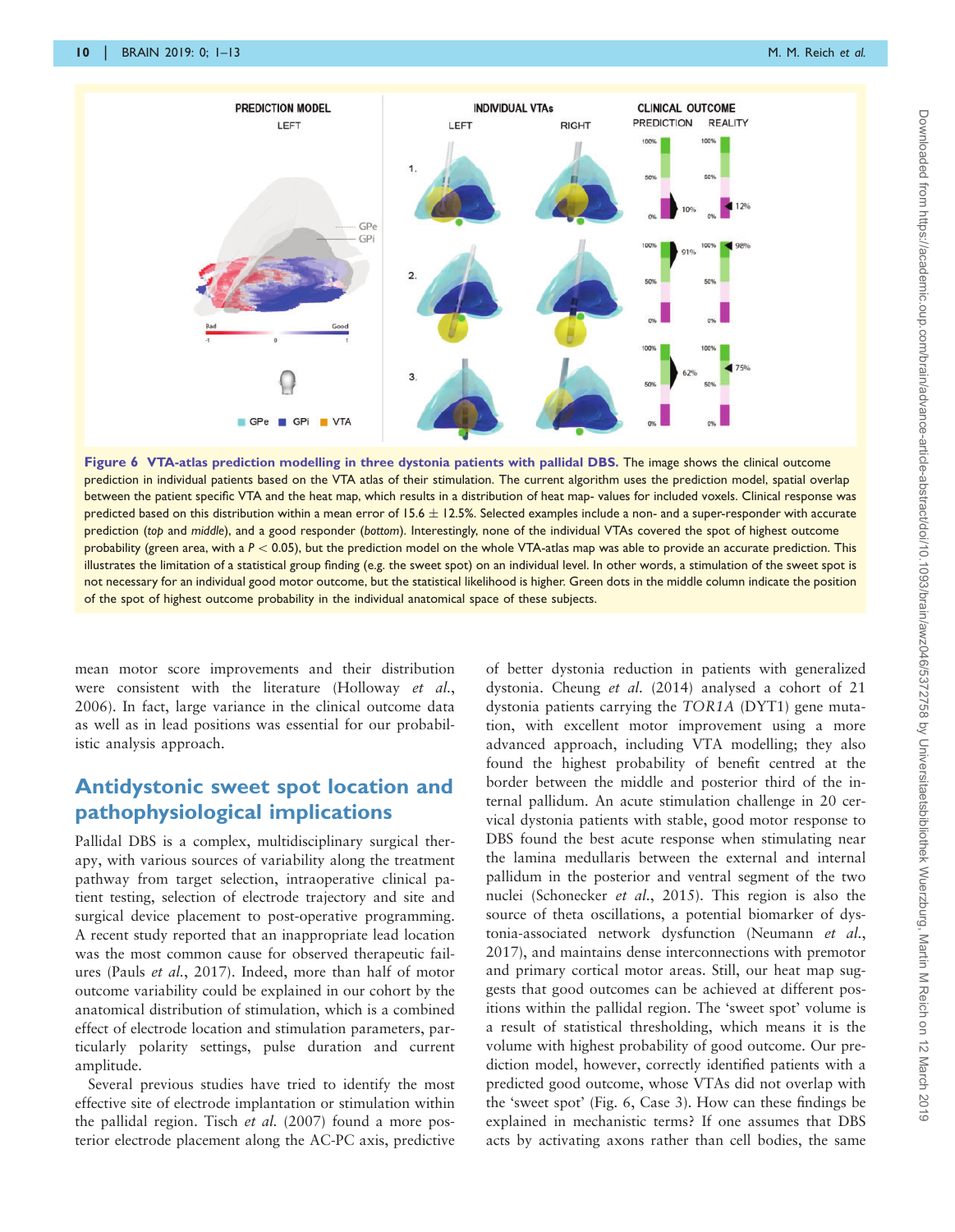<span id="page-10-0"></span>



fibre can be activated at many, even distant sites along its length; however, the most consistent benefit at a group level, would be observed at the anatomical sites where fibres converge into bundles. This hypothesis of better outcome with stimulation of white matter tracts fits well with increasing evidence from biophysical theory and experimental studies, that clinical effects of DBS are largely explained by ortho- or antidromic modulation of fibre pathway activity [\(Gunalan](#page-12-0) et al., 2017). Moreover, stimulation volumes of ring electrodes at different spatial locations may overlap in critical volumes for optimal outcome. This may explain some divergence between outcomes of VTA and electrode mapping. Our findings emphasize that optimal outcomes of DBS would require a 'volume planning' rather than a 'target point' planning, which is the current standard in functional and stereotactic neurosurgery. This is particularly important in the light of directional leads and stimulation technologies such as multiple independent current control (MICC), which provide an unprecedented flexibility in the creation of a VTA with an implanted lead. In these cases, one can no longer assume a fixed spatial relation between VTA and contact location.

VTA modelling is a novel digital tool for estimating the volume of axon potential initiation by DBS [\(Butson](#page-12-0) et al.,

[2011](#page-12-0)). Current VTA models account for certain stimulation parameters, tissue impedance and tissue anisotropy ([McNeal, 1976; Butson](#page-12-0) et al., 2006). A possible limitation of these models is the dependency on a priori assumptions about the membrane properties of the stimulated axons. However, it was recently shown that the VTA mirrored such neuronal proprieties as determined by clinical neurophysiological methods (i.e. chronaxies) (Reich et al.[, 2015\)](#page-12-0). Finally, the VTA assumes that the primary effect of DBS is related to activation of myelinated axons, which was corroborated by several studies ([Holsheimer](#page-12-0) et al., 2000; [Paxinos and Mai, 2004](#page-12-0); [Groppa](#page-12-0) et al., 2014). Lesion network mapping has recently shown to be useful to search or confirm treatment targets of DBS (Horn et al.[, 2017](#page-12-0); [Joutsa](#page-12-0) et al.[, 2018](#page-12-0)a). To link lesions in different locations associated with relief of tremor showed a common brain network centred in the motor thalamus, the primary target of DBS in essential tremor (Joutsa et al.[, 2018](#page-12-0)b). Interestingly, the same group show positive connectivity to the cerebellum and negative connectivity to the somatosensory cortex, their lesion brain network results from 25 cervical dystonia cases conforming to our defined antidystonic sweet spot (Corp et al., submitted for publication).

## Predicting and guiding pallidal deep brain stimulation

The high predictive values of our heat map analysis (VTAatlas estimation) foster its utility in planning and programming pallidal DBS in dystonia. The majority of dystonia patients have a delayed clinical response after initiating effective DBS [\(Kupsch](#page-12-0) et al., 2011). In these situations, a model determining the overlap of an estimated individual VTA with our probabilistic outcome map could guide the selection of optimal stimulation settings. Moreover, the need for revision of an inappropriately placed lead could be anticipated, reducing the duration of rescue programming attempts.

In the current form our model is capable of evaluating the anti-dystonic quality of a stimulating volume, which is the combined result of electrode location and programming. A conversion into an expert system for guiding electrode implantation and programming is computationally complex, because it requires searching an exhaustive space of possible solutions if no a priori constraints are provided. Software for computer-assisted programming would need to simulate and automatically evaluate a wide range of possible VTAs for an implanted lead to find the optimal stimulation settings based on the probabilistic outcome maps. At a subsequent development stage, one could leave the constraints of a fixed lead location and simulate variations of lead locations, which could be useful for the planning of DBS implantations. Of relevance, a fully automatized DBS planning is not feasible in our opinion, because the neurosurgeon has to account for a number of safety features (e.g. vessels, eloquent areas)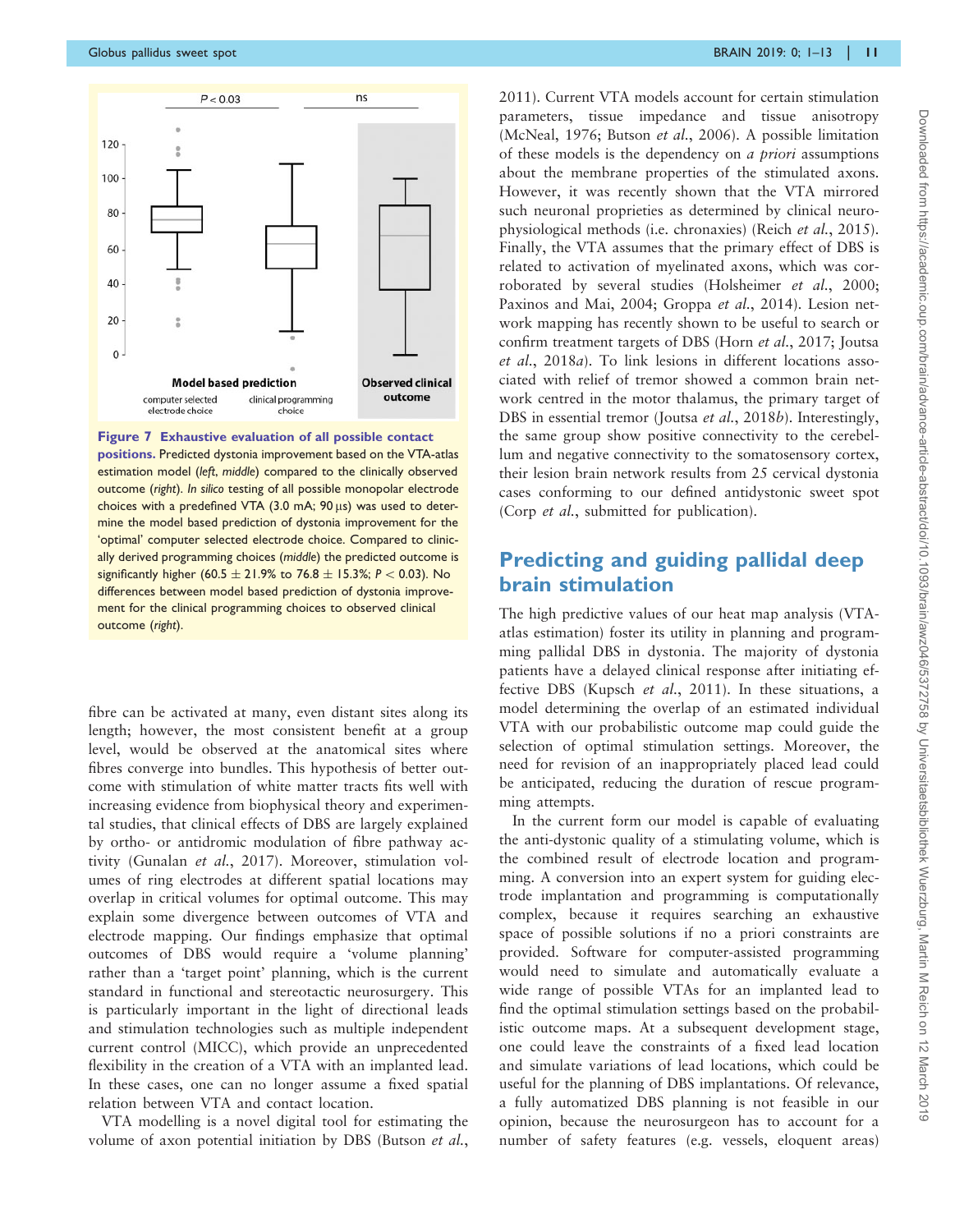<span id="page-11-0"></span>during trajectory and target planning, which have an important bearing on global DBS outcomes but are not covered by our prediction model. Despite its limitations, our anatomical volume-based model explained a large amount of variance in motor outcome in our cohort, thereby reaching the prediction value of a recently published, connectivity-based model in subthalamic DBS for Parkinson's disease (Horn et al.[, 2017\)](#page-12-0). Interestingly, Horn and colleagues did not find further improvement of the model by adding stimulation volume information to the electrode location, probably owing to a lesser degree of lead placement variability in the much smaller subthalamic nucleus compared to the GPi. Whether additional individual structural or functional connectivity profiles will further increase the predictive value of our model for dystonia patients remains to be tested in future studies. Nevertheless, the clinical potential of the current method using the VTA-atlas estimation alone is illustrated by our simulation of in silico programming choices. It predicted 16.3% better group mean improvement with computer selected electrode choices compared to physician based programming and a reduced proportion of non-responders. These predictions need to be assessed in a prospective clinical trial, which is under preparation.

#### Limitations

Caution is required in interpreting the 'antidystonic sweet spot' volume illustrated in [Fig. 4](#page-7-0) as the optimal site for electrode implantation. The 'sweet spot volume' is the result of statistical thresholding of a probabilistic map covering a large volume of the pallidum and adjacent white matter. Good outcomes were observed with electrodes throughout this volume. In [Fig. 6](#page-9-0), we feature a patient with major benefit from DBS, who had VTAs located in both GPe without any coverage of the 'sweet spot volume' [\(Fig. 6,](#page-9-0) bottom row). Interestingly, our model also predicted this observed outcome truthfully, because it accounts for the entire 3D probability distribution and not only the statistically-thresholded sweet spot region. Another limitation of this study lies in the restriction to patients with isolated dystonia. For the purpose of this analysis and in contrast to the 'real world experience' of DBS for dystonia, we selected a cohort of patients with similar clinical presentation and presumed idiopathic or genetic aetiology of dystonia. We also excluded patients with presence of contractures and suspicious history of a conversion disorder. We are fully aware that this is not representative for the entire group of patients receiving pallidal DBS, but the primary aim of this study was to demonstrate the outcome variability related to the stimulation volume and therefore we had to reduce the impact of confounding variables, which on the other hand limits the generalizability of our results to other forms of dystonia. Finally, outcomes of DBS may also vary with the choice of temporal pulse patterns such as stimulation frequency, which is not taken into consideration by current VTA models. We assessed the

relation between stimulation frequency and outcome in our cohort, which was using stimulation frequencies between 30 and 200 Hz. At the last visit, 42 patients were stimulated with 130 Hz and 26 with a frequency of 180 Hz or higher, which had no bearing on outcome  $(P = 0.87)$ . Neither did a linear regression analysis reveal any significant correlation between stimulation frequency and outcome  $(P = 0.42)$ . Our observation here is in line with recent reports (Isaias et al.[, 2009\)](#page-12-0) and trials on low fre-quency stimulation in dystonia ([Velez-Lago](#page-12-0) *et al.*, 2012).

# **Conclusion**

Our study suggests that good motor outcomes of pallidal neurostimulation for isolated dystonia can be achieved at different electrode positions within the pallidal region including adjacent white matter by a choice of appropriate stimulation settings. The highest degree of overlap of stimulation volumes with excellent outcome covered the ventroposterior GPi and subpallidal white matter tracts. Modelling of the individual volume of tissue activated informed by probabilistic outcome brain mapping may be developed into a clinically useful tool for computer-assisted DBS programming in the future.

# Funding

This study was sponsored in part by the Interdisziplinaties Zentrum für Klinische Forschung (IZKF) of the University Hospital Wuerzburg (Grant number Z-2/64) and by an unrestricted research grant from Medtronic Inc., Minneapolis, MN, USA.

# Competing interests

The authors report no competing interests.

# Supplementary material

[Supplementary material](https://academic.oup.com/brainj/article-lookup/doi/10.1093/brainj/awz46#supplementary-data) is available at Brain online.

# **References**

- Albanese A, Bhatia K, Bressman SB, Delong MR, Fahn S, Fung VS, et al. Phenomenology and classification of dystonia: a consensus update. Mov Disord 2013; 28: 863–73.
- Andrews C, Aviles-Olmos I, Hariz M, Foltynie T. Which patients with dystonia benefit from deep brain stimulation? A metaregression of individual patient outcomes. J Neurol Neurosurg Psychiatry 2010; 81: 1383–9.
- Arlot S, Celisse A. A survey of cross-validation procedures for model selection. Statist Surv 2010; 4: 40–79.
- Astrom M, Diczfalusy E, Martens H, Wardell K. Relationship between neural activation and electric field distribution during deep brain stimulation. IEEE Trans Biomed Eng 2015; 62: 664–72.